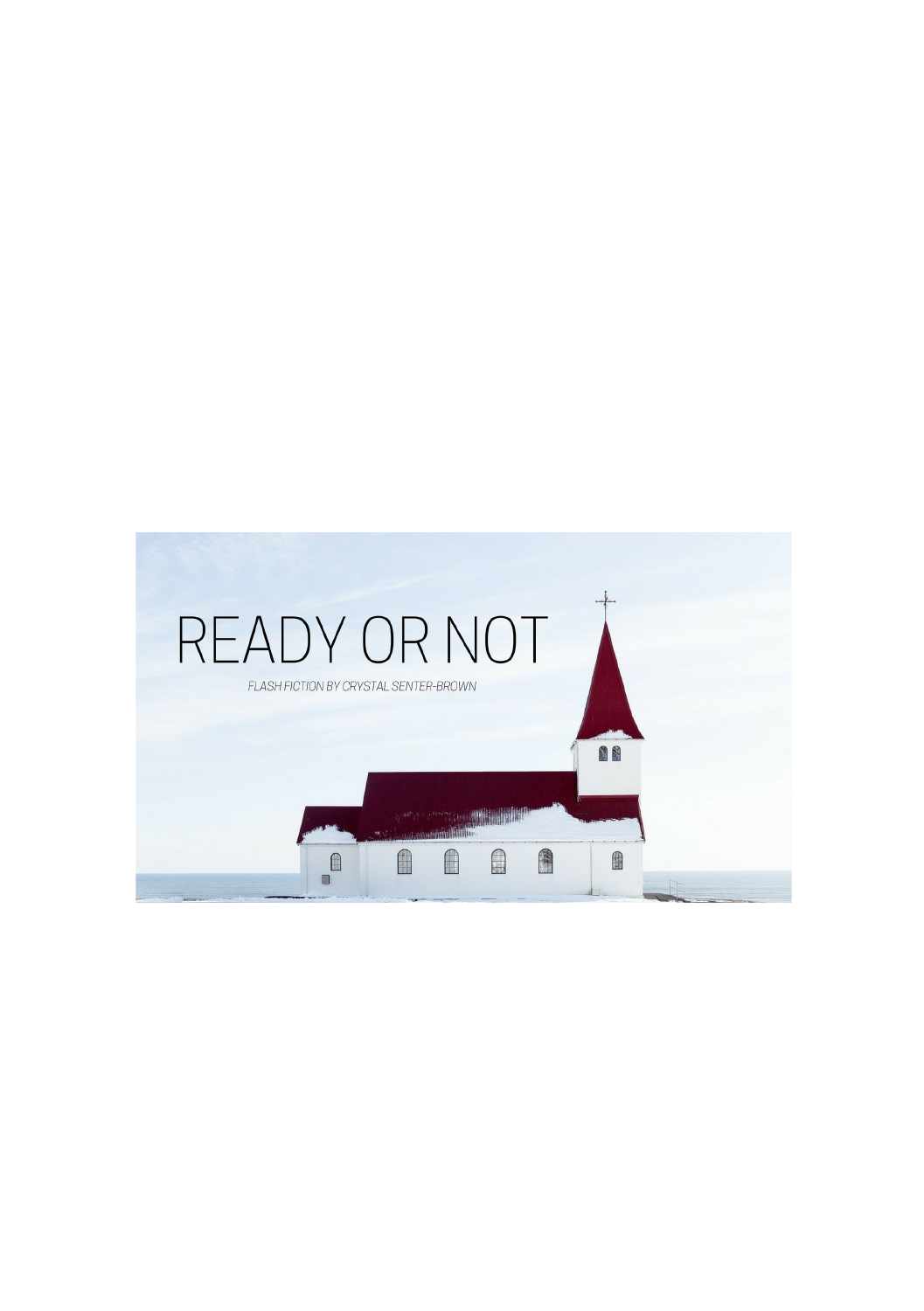When my phone rang at 2:00 a.m., I knew it couldn't be good news.

My mama only said five words:

"You gotta come home, Jacob."

I didn't think seeing my father in a hospital bed would bother me, but it did. It's not like he had never been in the hospital before, but this time felt *different.* The larger-than-life presence he usually had was reduced by tubes and machines.

My father had been a diabetic since his early twenties, and my mother had tried to get him to follow his doctor's orders for as long as I can remember. She'd bake his chicken, but he'd always talk one of the church mothers into sneaking a few pieces of fried chicken to his office after fellowship was over. Mama would even take the time to make sugar free cakes and pies, but he'd just wait until everyone had gone to bed before devouring what was left of her peach cobbler.

I first noticed his swollen feet when I came home for Christmas. Mama was fed up by this point, raising her voice for the first time in my life. "He's almost 75," she said. "Does he want me to be a widow before my time?"

"Don't worry, Mom," I said. "He'll get it together."

 $\sim^*$ ~

When Dad opened his eyes and saw me sitting at his bedside, he frowned.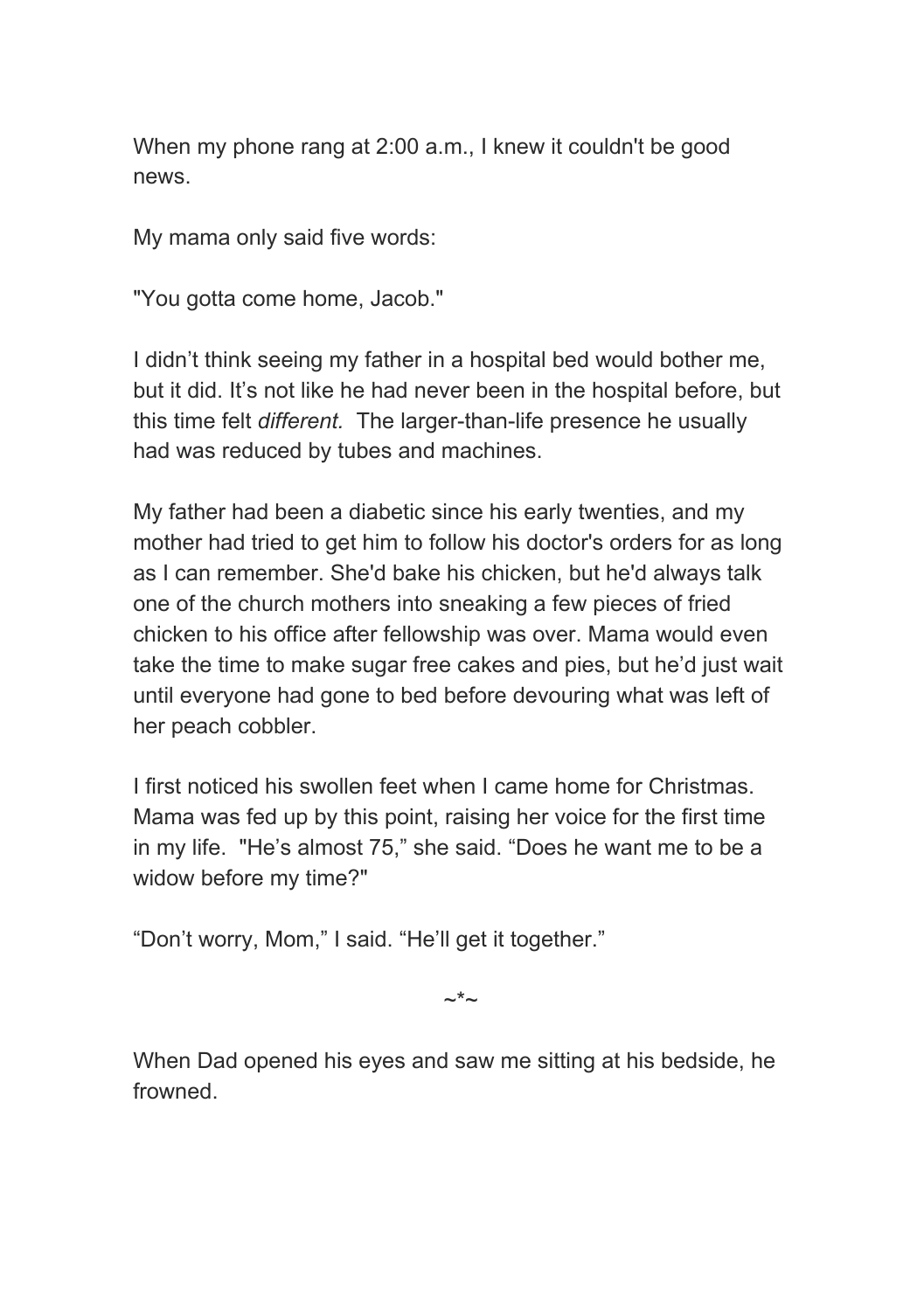"Jacob? Boy ain't you supposed to be at school in Seattle? What are you doing back in Blue?"

"I took a break, Pops."

"Ohhh, no. You ain't missin' no school on a'count of me. No sir-ree-Bob!" My father said as he struggled to prop himself up higher in his hospital bed. "You get back to that school, boy! I mean it!" he said as he poked my chest with his finger.

I shook my head. "Pops, it's fine. I'll go back in a few days. I'm worried about you! Mama said you took a really bad fall!"

My father was silent for a moment.

"Yeah I guess I did, huh?" he said as he laughed. "Well it's a good thing your mama changed her mind about going to see her sister down in Charlotte this weekend. Who knows what would have happened if she hadn't..." His voice trailed off.

"All that matters now is that you're fine," I said.

"Yeah. Well, since you're here, you gonna bring a word my my place on Sunday? Doc says it'll be a few weeks before I'll be able to even come back to Elm Street. Let alone preach."

My heart began to race. "Me? But I'm not even done with my first year of coursework! I'm not ready to preach yet, Dad."

"Nonsense. You *know* the Bible. You can do it, Jacob. It's in your blood!"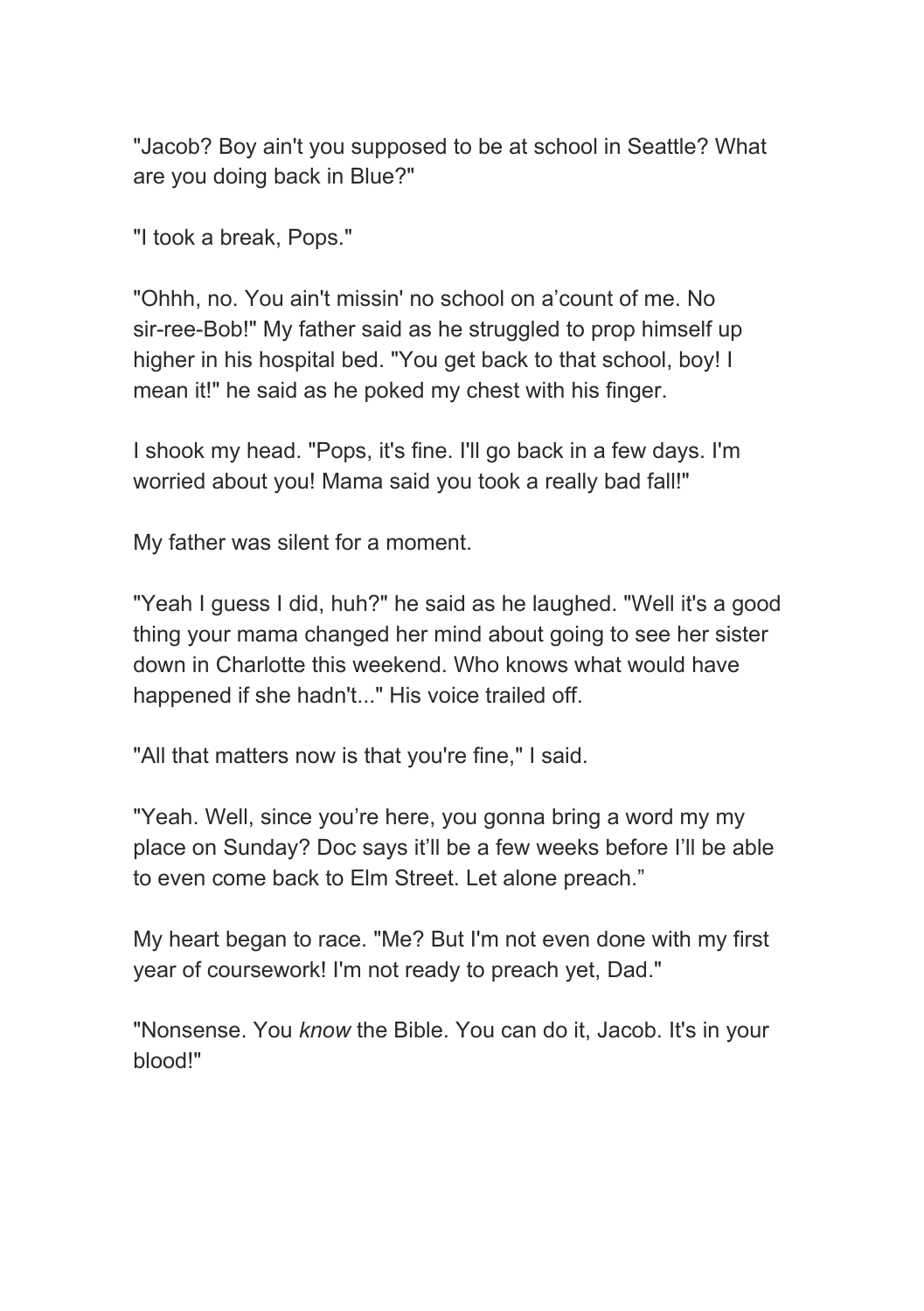I wanted to say no, but I couldn't turn him down. I knew I would eventually be standing in the pulpit of our family church, but I didn't think that time would come so soon.

"Okay. What were you planning on preaching about on Sunday? I know you already have it outlined," I said, as I pulled my notebook and pen out of my backpack.

"Boy, put that notebook away! This ain't school! And I ain't gonna tell you what to preach about either," my father said.

"I want you to find a quiet place tonight when you get back to our house. And then talk to God. Ask him for help. Before you know it, that little notebook you love so much will be brimming with sermon ideas."

This was certainly not the structured process for preparing for a sermon that I learned in class, but it was worth a try.

"Okay Pops, I trust you."

"Don't trust *me*! Trust *Him*!" My father said as he pointed to the ceiling.

As I hugged him goodbye and walked away, I could hear him calling my name.

"Jacob?"

"Yes, sir?" I said as I stepped back into his room.

"Bring me some of your mama's peach cobbler when you come to visit tomorrow."